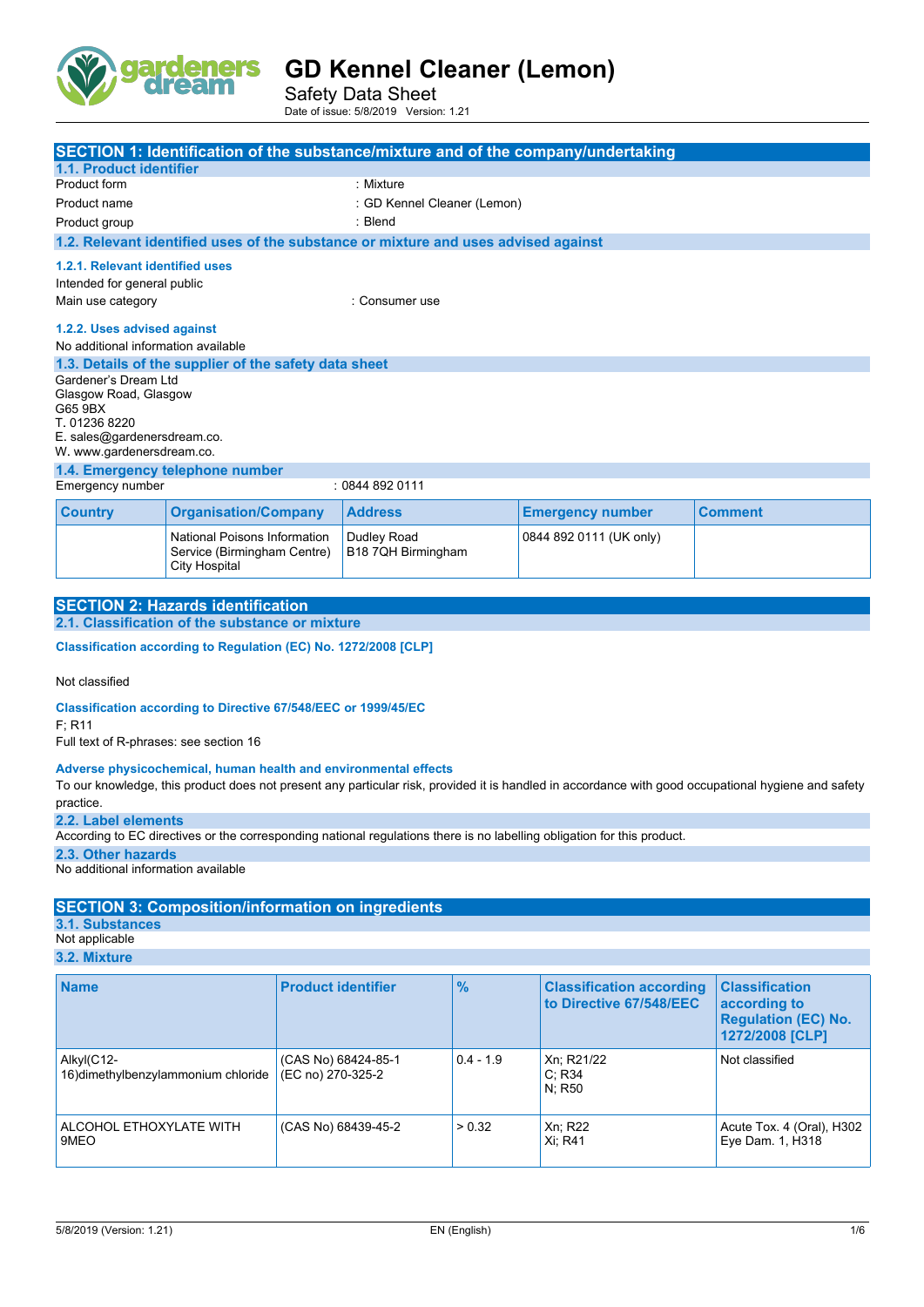### Safety Data Sheet

| (CAS No) 67-63-0<br>Isopropanol<br>$(C)$ (EC no) 200-661-7<br>(EC index no) 603-117-00-0<br>(REACH-no) 01-2119457558-<br>25 | $0.036 - 0.285$ | F: R11<br>Xi: R36<br><b>R67</b> | Flam. Lig. 2, H225<br>Eve Irrit, 2, H319<br>STOT SE 3. H336 |
|-----------------------------------------------------------------------------------------------------------------------------|-----------------|---------------------------------|-------------------------------------------------------------|
|-----------------------------------------------------------------------------------------------------------------------------|-----------------|---------------------------------|-------------------------------------------------------------|

Full text of R- and H-phrases: see section 16

| <b>SECTION 4: First aid measures</b>                                                                      |                                                                                                                                                                |
|-----------------------------------------------------------------------------------------------------------|----------------------------------------------------------------------------------------------------------------------------------------------------------------|
| 4.1. Description of first aid measures                                                                    |                                                                                                                                                                |
| First-aid measures after inhalation                                                                       | : Remove person to fresh air and keep comfortable for breathing.                                                                                               |
| First-aid measures after skin contact                                                                     | : Wash skin with plenty of water.                                                                                                                              |
| First-aid measures after eye contact                                                                      | : Rinse eyes with water as a precaution.                                                                                                                       |
| 4.2. Most important symptoms and effects, both acute and delayed<br>No additional information available   |                                                                                                                                                                |
|                                                                                                           |                                                                                                                                                                |
| 4.3. Indication of any immediate medical attention and special treatment needed<br>Treat symptomatically. |                                                                                                                                                                |
| <b>SECTION 5: Firefighting measures</b>                                                                   |                                                                                                                                                                |
| 5.1. Extinguishing media                                                                                  |                                                                                                                                                                |
| Suitable extinguishing media                                                                              | : Water spray. Dry powder. Foam. Carbon dioxide.                                                                                                               |
| 5.2. Special hazards arising from the substance or mixture                                                |                                                                                                                                                                |
| Hazardous decomposition products in case of fire                                                          | : Toxic fumes may be released.                                                                                                                                 |
| 5.3. Advice for firefighters                                                                              |                                                                                                                                                                |
| Protection during firefighting                                                                            | : Do not attempt to take action without suitable protective equipment. Self-contained<br>breathing apparatus. Complete protective clothing.                    |
| <b>SECTION 6: Accidental release measures</b>                                                             |                                                                                                                                                                |
| 6.1. Personal precautions, protective equipment and emergency procedures                                  |                                                                                                                                                                |
| 6.1.1. For non-emergency personnel                                                                        |                                                                                                                                                                |
| <b>Emergency procedures</b>                                                                               | : Ventilate spillage area.                                                                                                                                     |
| 6.1.2. For emergency responders                                                                           |                                                                                                                                                                |
| Protective equipment                                                                                      | : Do not attempt to take action without suitable protective equipment. For further information<br>refer to section 8: "Exposure controls/personal protection". |
| <b>6.2. Environmental precautions</b>                                                                     |                                                                                                                                                                |
| Avoid release to the environment.                                                                         |                                                                                                                                                                |
| 6.3. Methods and material for containment and cleaning up                                                 |                                                                                                                                                                |
| Methods for cleaning up                                                                                   | : Take up liquid spill into absorbent material.                                                                                                                |
| Other information                                                                                         | : Dispose of materials or solid residues at an authorized site.                                                                                                |
| 6.4. Reference to other sections                                                                          |                                                                                                                                                                |
| For further information refer to section 13.                                                              |                                                                                                                                                                |
| <b>SECTION 7: Handling and storage</b>                                                                    |                                                                                                                                                                |
| 7.1. Precautions for safe handling                                                                        |                                                                                                                                                                |
| Precautions for safe handling                                                                             | : Ensure good ventilation of the work station. Wear personal protective equipment.                                                                             |
| Hygiene measures                                                                                          | : Do not eat, drink or smoke when using this product. Always wash hands after handling the<br>product.                                                         |
| 7.2. Conditions for safe storage, including any incompatibilities                                         |                                                                                                                                                                |
| Storage conditions                                                                                        | : Store in a well-ventilated place. Keep cool.                                                                                                                 |
| 7.3. Specific end use(s)                                                                                  |                                                                                                                                                                |
| No additional information available                                                                       |                                                                                                                                                                |

| <b>SECTION 8: Exposure controls/personal protection</b> |                                         |                                  |
|---------------------------------------------------------|-----------------------------------------|----------------------------------|
| 8.1. Control parameters                                 |                                         |                                  |
| <b>Isopropanol (67-63-0)</b>                            |                                         |                                  |
| <b>EU</b>                                               | IOELV TWA (mg/m <sup>3</sup> )          | 999 mg/m <sup>3</sup> (8 hours)  |
| l EU                                                    | IOELV TWA (ppm)                         | 400 ppm (8 hours)                |
| <b>EU</b>                                               | IOELV STEL (mg/m <sup>3</sup> )         | 1250 mg/m <sup>3</sup> (15 mins) |
| EU                                                      | IOELV STEL (ppm)                        | 500 ppm (15 mins)                |
| Germany                                                 | TRGS 910 Acceptance concentration notes |                                  |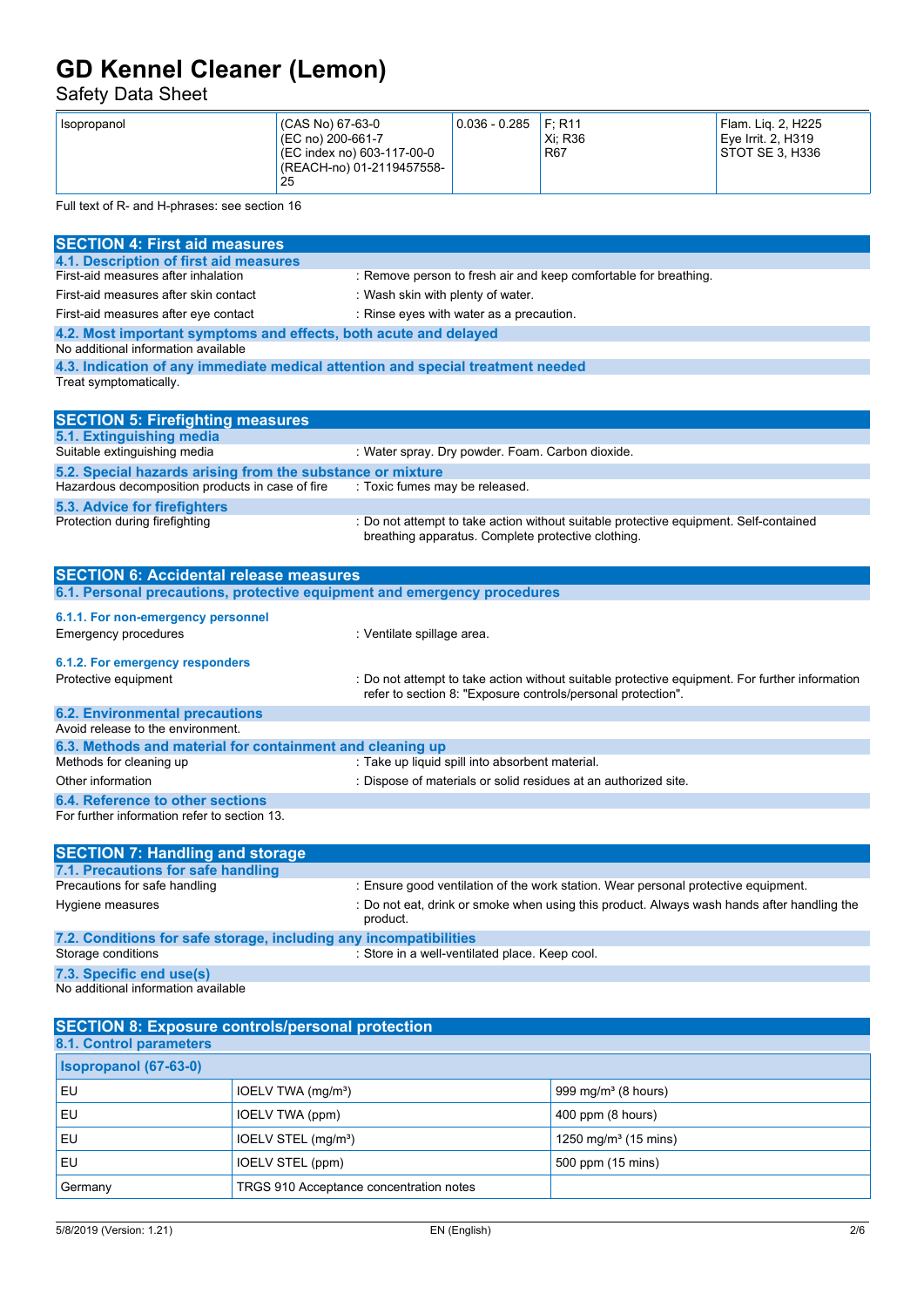### Safety Data Sheet

### **8.2. Exposure controls Appropriate engineering controls:** Ensure good ventilation of the work station. **Hand protection:** Protective gloves **Eye protection:** Safety glasses **Skin and body protection:** Wear suitable protective clothing **Respiratory protection:** In case of insufficient ventilation, wear suitable respiratory equipment

#### **Environmental exposure controls:**

Avoid release to the environment.

| <b>SECTION 9: Physical and chemical properties</b>         |                     |  |  |
|------------------------------------------------------------|---------------------|--|--|
| 9.1. Information on basic physical and chemical properties |                     |  |  |
| Physical state                                             | : Liquid            |  |  |
| Appearance                                                 | : Light Yellow.     |  |  |
| Colour                                                     | : Yellow.           |  |  |
| Odour                                                      | : lemon like.       |  |  |
| Odour threshold                                            | : No data available |  |  |
| pH                                                         | $: 5 - 9$           |  |  |
| Relative evaporation rate (butylacetate=1)                 | : No data available |  |  |
| Melting point                                              | : Not applicable    |  |  |
| Freezing point                                             | : No data available |  |  |
| Boiling point                                              | : 100 $^{\circ}$ C  |  |  |
| Flash point                                                | : No data available |  |  |
| Self ignition temperature                                  | : No data available |  |  |
| Decomposition temperature                                  | : No data available |  |  |
| Flammability (solid, gas)                                  | : Not applicable    |  |  |
| Vapour pressure                                            | : No data available |  |  |
| Relative vapour density at 20 °C                           | : No data available |  |  |
| Relative density                                           | : No data available |  |  |
| Density                                                    | : 1.01 g/l          |  |  |
| Solubility                                                 | : Soluble.          |  |  |
| Log Pow                                                    | : No data available |  |  |
| Viscosity, kinematic                                       | : No data available |  |  |
| Viscosity, dynamic                                         | : No data available |  |  |
| <b>Explosive properties</b>                                | : No data available |  |  |
| Oxidising properties                                       | : No data available |  |  |
| <b>Explosive limits</b>                                    | : No data available |  |  |
| 9.2. Other information                                     |                     |  |  |
| No additional information available                        |                     |  |  |
|                                                            |                     |  |  |

| <b>SECTION 10: Stability and reactivity</b>                                        |
|------------------------------------------------------------------------------------|
| <b>10.1. Reactivity</b>                                                            |
| The product is non-reactive under normal conditions of use, storage and transport. |
| <b>10.2. Chemical stability</b>                                                    |
| Stable under normal conditions.                                                    |
| 10.3. Possibility of hazardous reactions                                           |
| No dangerous reactions known under normal conditions of use.                       |
| 10.4. Conditions to avoid                                                          |
| None under recommended storage and handling conditions (see section 7).            |
| 10.5. Incompatible materials                                                       |
| No additional information available                                                |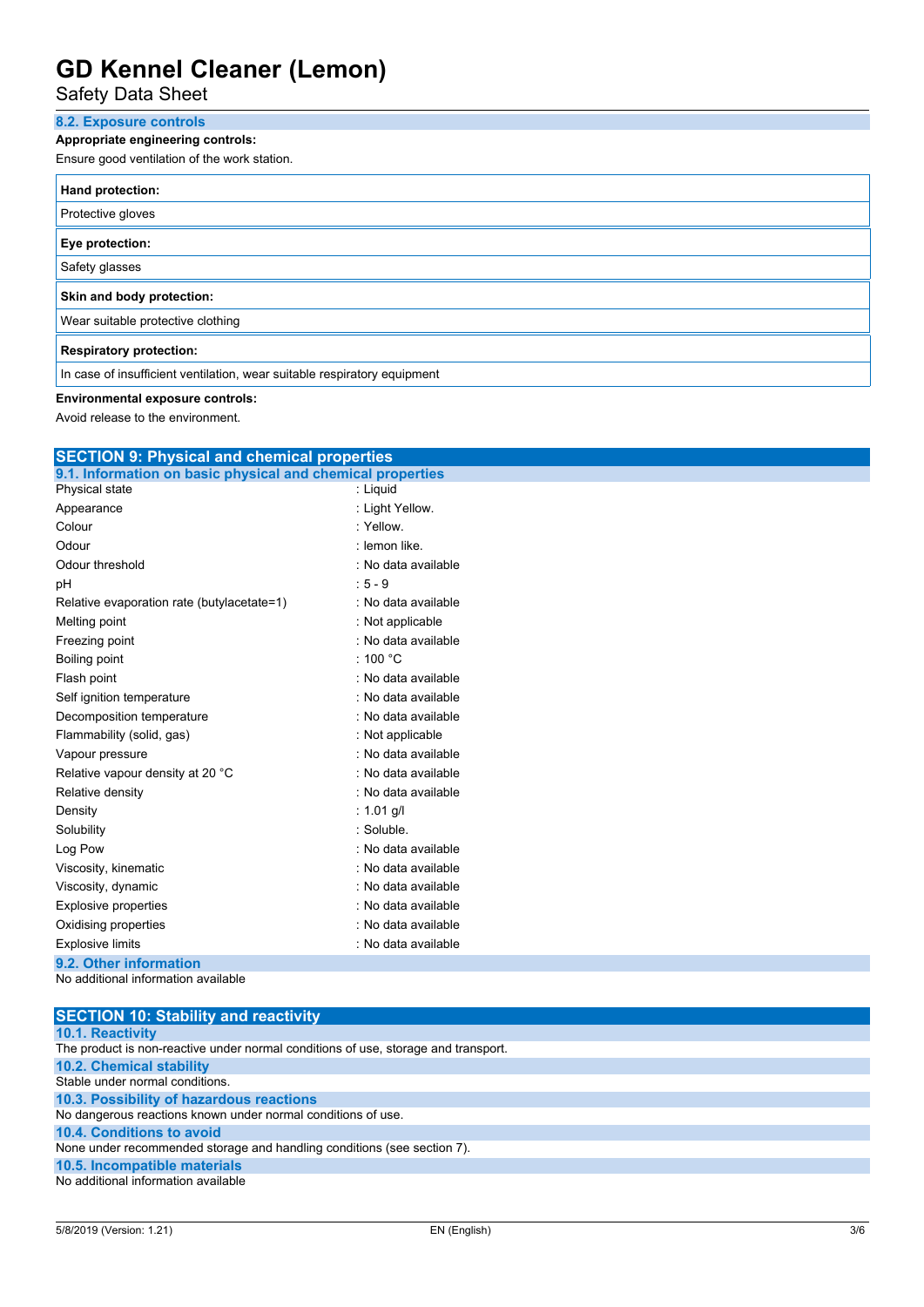Safety Data Sheet

**10.6. Hazardous decomposition products** No additional information available

| <b>SECTION 11: Toxicological information</b> |                            |  |
|----------------------------------------------|----------------------------|--|
| 11.1. Information on toxicological effects   |                            |  |
| Acute toxicity (oral)                        | : Not classified           |  |
| Acute toxicity (dermal)                      | : Not classified           |  |
| Acute toxicity (inhalation)                  | : Not classified           |  |
| ALCOHOL ETHOXYLATE WITH 9MEO (68439-45-2)    |                            |  |
| LD50 oral rat                                | > 200 - 2000 mg/kg         |  |
|                                              |                            |  |
| Isopropanol (67-63-0)                        |                            |  |
| LD50 oral rat                                | 4700 mg/kg                 |  |
| LD50 oral                                    | $\geq$ 2000 mg/kg (rabbit) |  |
| LC50 inhalation rat (mg/l)                   | 46.5 mg/l/4h               |  |
| Skin corrosion/irritation                    | : Not classified           |  |
|                                              | $pH: 5 - 9$                |  |
| Serious eye damage/irritation                | : Not classified           |  |

|                                                    | $pH: 5 - 9$      |
|----------------------------------------------------|------------------|
| Respiratory or skin sensitisation                  | : Not classified |
| Germ cell mutagenicity                             | : Not classified |
| Carcinogenicity                                    | : Not classified |
| Reproductive toxicity                              | : Not classified |
| Specific target organ toxicity (single exposure)   | : Not classified |
| Specific target organ toxicity (repeated exposure) | : Not classified |
| Aspiration hazard                                  | : Not classified |
|                                                    |                  |

| <b>SECTION 12: Ecological information</b>  |                                                                                                                            |  |  |
|--------------------------------------------|----------------------------------------------------------------------------------------------------------------------------|--|--|
| 12.1. Toxicity                             |                                                                                                                            |  |  |
| Ecology - general                          | : The product is not considered harmful to aquatic organisms nor to cause long-term<br>adverse effects in the environment. |  |  |
| Aquatic acute                              | : Not classified                                                                                                           |  |  |
| Aquatic chronic                            | : Not classified                                                                                                           |  |  |
| <b>Isopropanol (67-63-0)</b>               |                                                                                                                            |  |  |
| LC50 fishes 1                              | $\geq$ 100 mg/l (48 hours)                                                                                                 |  |  |
| LC50 other aquatic organisms 2             | $\geq$ 100 mg/l (Algae, 72 hours)                                                                                          |  |  |
| EC50 Daphnia 1                             | $\geq$ 100 mg/l (48 hours)                                                                                                 |  |  |
| 12.2. Persistence and degradability        |                                                                                                                            |  |  |
| Isopropanol (67-63-0)                      |                                                                                                                            |  |  |
| Persistence and degradability              | Biodegradable.                                                                                                             |  |  |
| 12.3. Bioaccumulative potential            |                                                                                                                            |  |  |
| Isopropanol (67-63-0)                      |                                                                                                                            |  |  |
| Bioaccumulative potential                  | The product does not contain any substances expected to be bioaccumulating.                                                |  |  |
| 12.4. Mobility in soil                     |                                                                                                                            |  |  |
| No additional information available        |                                                                                                                            |  |  |
| 12.5. Results of PBT and vPvB assessment   |                                                                                                                            |  |  |
| No additional information available        |                                                                                                                            |  |  |
| 12.6. Other adverse effects                |                                                                                                                            |  |  |
| No additional information available        |                                                                                                                            |  |  |
| <b>SECTION 13: Disposal considerations</b> |                                                                                                                            |  |  |

#### **SECTION 13: Disposal considerations**

**13.1. Waste treatment methods** No additional information available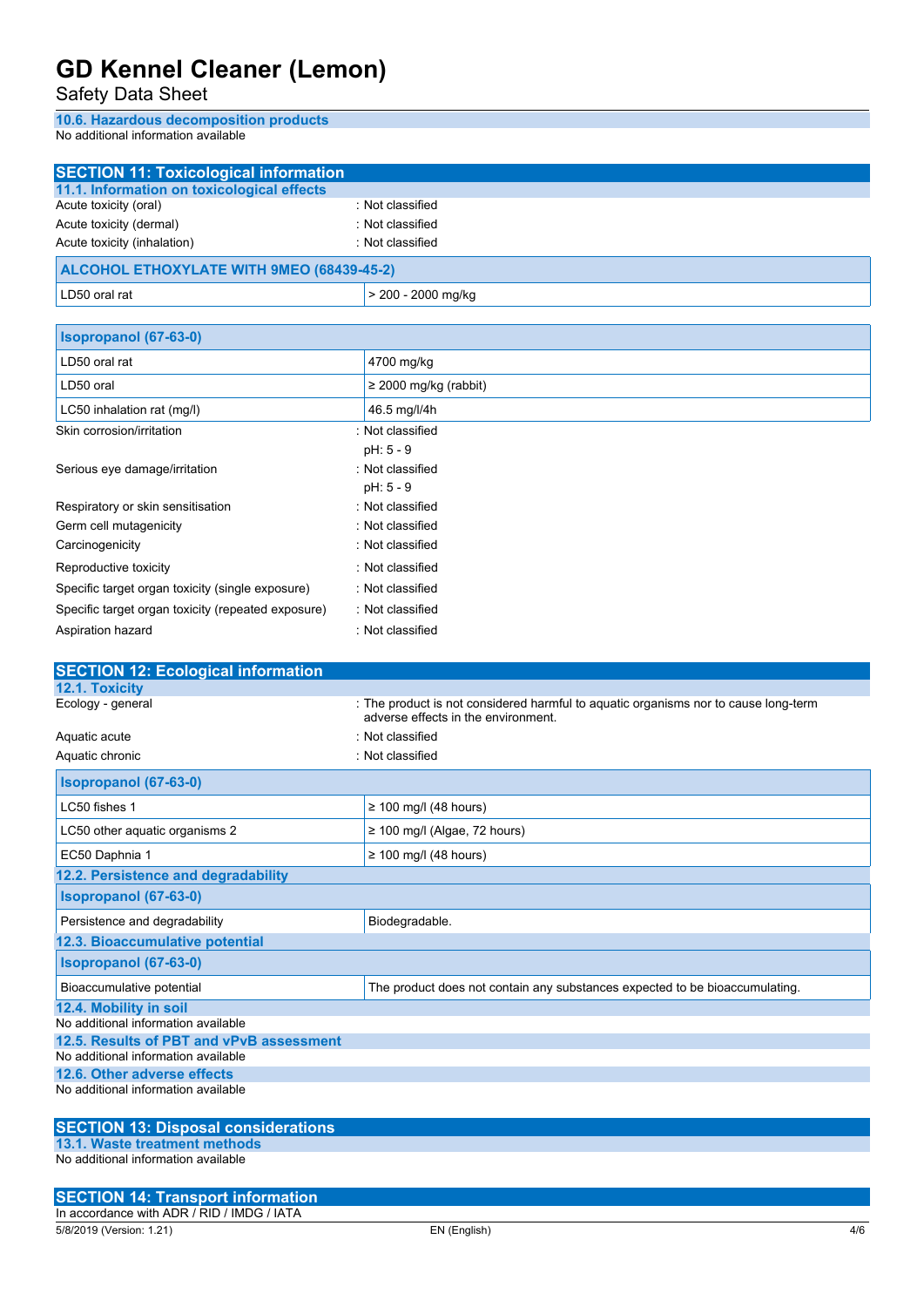### Safety Data Sheet

| 14.1. UN number                                                                            |                                          |  |
|--------------------------------------------------------------------------------------------|------------------------------------------|--|
| UN-No. (ADR)                                                                               | : Not regulated                          |  |
| UN-No. (IMDG)                                                                              | : Not regulated                          |  |
| UN-No.(IATA)                                                                               | : Not regulated                          |  |
| UN-No.(ADN)                                                                                | : Not regulated                          |  |
| UN-No. (RID)                                                                               | : Not regulated                          |  |
| 14.2. UN proper shipping name                                                              |                                          |  |
| Proper Shipping Name (ADR)                                                                 | : Not regulated                          |  |
| Proper Shipping Name (IMDG)                                                                | : Not regulated                          |  |
| Proper Shipping Name (IATA)                                                                | : Not regulated                          |  |
| Proper Shipping Name (ADN)                                                                 | : Not regulated                          |  |
| Proper Shipping Name (RID)                                                                 | : Not regulated                          |  |
| 14.3. Transport hazard class(es)                                                           |                                          |  |
| ADR                                                                                        |                                          |  |
| Transport hazard class(es) (ADR)                                                           | : Not regulated                          |  |
| <b>IMDG</b>                                                                                |                                          |  |
| Transport hazard class(es) (IMDG)                                                          | : Not regulated                          |  |
| <b>IATA</b>                                                                                |                                          |  |
| Transport hazard class(es) (IATA)                                                          | : Not regulated                          |  |
| ADN                                                                                        |                                          |  |
| Transport hazard class(es) (ADN)                                                           | : Not regulated                          |  |
| RID                                                                                        |                                          |  |
| Transport hazard class(es) (RID)                                                           | : Not regulated                          |  |
| 14.4. Packing group                                                                        |                                          |  |
| Packing group (ADR)                                                                        | : Not regulated                          |  |
| Packing group (IMDG)                                                                       | : Not regulated                          |  |
| Packing group (IATA)                                                                       | : Not regulated                          |  |
| Packing group (ADN)                                                                        | : Not regulated                          |  |
| Packing group (RID)                                                                        | : Not regulated                          |  |
| <b>14.5. Environmental hazards</b>                                                         |                                          |  |
| Dangerous for the environment                                                              | : No                                     |  |
| Marine pollutant                                                                           | : No                                     |  |
| Other information                                                                          | : No supplementary information available |  |
| 14.6. Special precautions for user                                                         |                                          |  |
| <b>Overland transport</b>                                                                  |                                          |  |
| Not regulated                                                                              |                                          |  |
| <b>Transport by sea</b>                                                                    |                                          |  |
| Not regulated                                                                              |                                          |  |
| Air transport                                                                              |                                          |  |
| Not regulated                                                                              |                                          |  |
| Inland waterway transport                                                                  |                                          |  |
| Not regulated                                                                              |                                          |  |
| Rail transport                                                                             |                                          |  |
| Not regulated                                                                              |                                          |  |
| 14.7. Transport in bulk according to Annex II of MARPOL and the IBC Code<br>Not applicable |                                          |  |
|                                                                                            |                                          |  |

#### **SECTION 15: Regulatory information**

**15.1. Safety, health and environmental regulations/legislation specific for the substance or mixture**

**15.1.1. EU-Regulations**

| Authorisations and/or restrictions on use (Annex XVII):                                                                                                                 |                                            |  |
|-------------------------------------------------------------------------------------------------------------------------------------------------------------------------|--------------------------------------------|--|
| 3(b) Hazard classes 3.1 to 3.6, 3.7 adverse effects on sexual function<br>and fertility or on development, 3.8 effects other than narcotic effects,<br>$3.9$ and $3.10$ | ALCOHOL ETHOXYLATE WITH 9MEO - Isopropanol |  |
| $3(a)$ Hazard classes 2.1 to 2.4, 2.6 and 2.7, 2.8 types A and B, 2.9,<br>2.10, 2.12, 2.13 categories 1 and 2, 2.14 categories 1 and 2, 2.15 types<br>A to F            | Isopropanol                                |  |